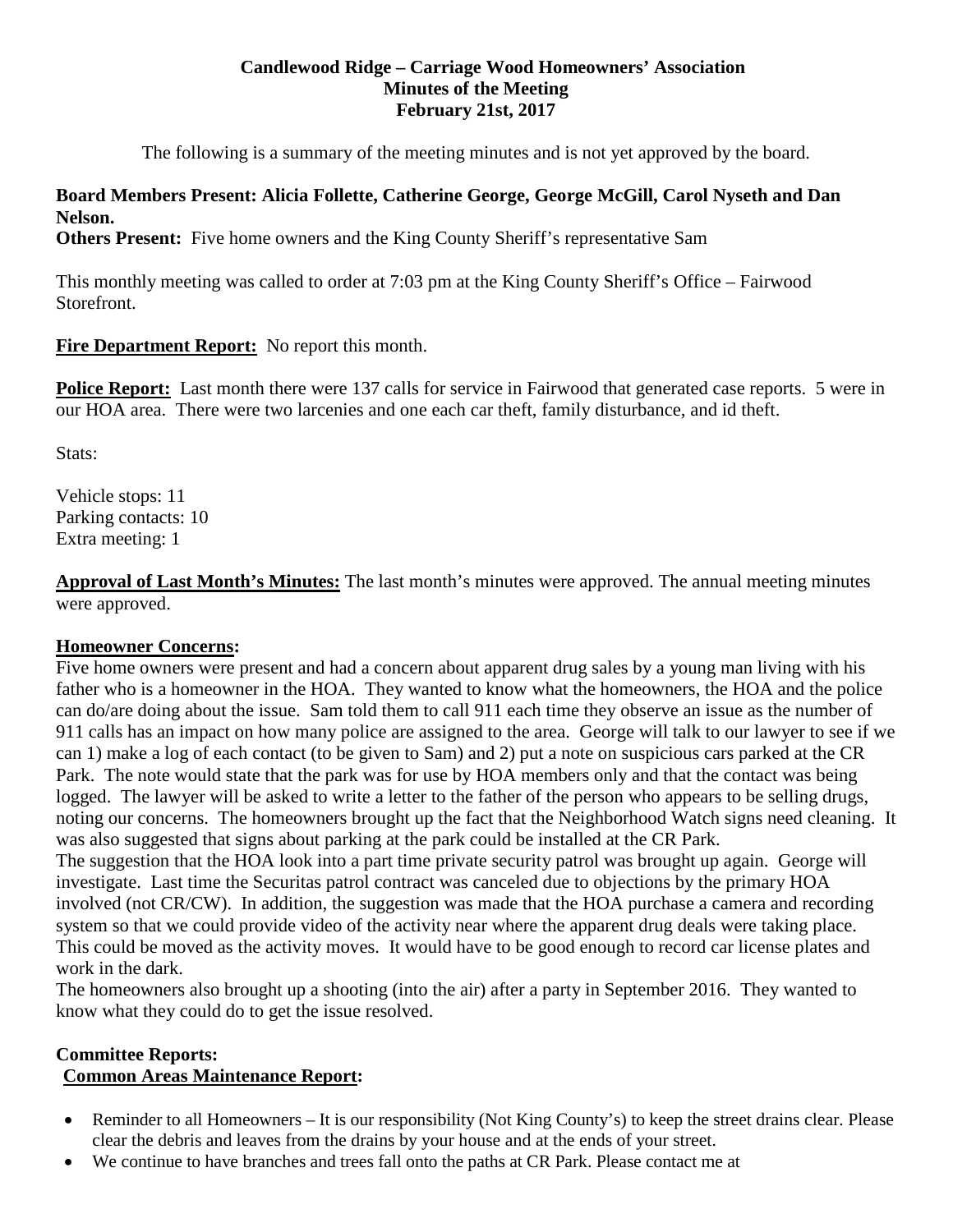[commonareas@crcwhoa.org](mailto:commonareas@crcwhoa.org) or call 425-738-8611 #80 and leave a message if you notice any trees or branches at either park or any of the Common areas or entrances.

- Reminder all dogs must be on leash this is a King County Law as well as our policy in our HOA Parks.
- Status report on the CR Brick entry sign work should be starting very soon now that the freezing weather is gone.
- We had 3 small trees fall in CR Park and 1 in CW we had Canber cut up and remove.
- PLEASE keep your street drains clear. The County does not do this it is up to each Homeowner to keep the street drains by their house clear. This means any street drain in front or on the side of your lot.
- Our 2 Committees have met twice now. It is not too late to join contact the Board.
- King County Sheriff Patrols and requests are coordinated by the CAM Chair and monthly reports will be submitted before each monthly meeting. Please contact the Board with any areas of concern and we will do our best to accommodate.
- Please keep a watch for suspicious Activity and call 911.
- **Reminder:** Our parks are private parks which exist for the use and enjoyment of HOA residents, their families and guests. They are not public parks. Our park usage rules apply to everyone. Following are some of the rules that have been established to maximize safety, and minimize liability and maintenance cost:
	- A. Park Hours: 9:00 am to dusk.
	- B. No Smoking, alcohol, drugs, loud music, golfing, motorized vehicles or **Fireworks** are allowed.
	- C. Animals must be leashed and owners are responsible for cleaning up after their animals.

# **ACC Report:**

We are now accepting ACR requests via e-mail when the form does not need paint chips. (All paint chips must be mailed or hand delivered.) It has been noted that paint requests have been received lately without paint chips as well as requests without ACR forms. All requests must be accompanied by ACR forms which must be signed, include a valid address and phone number and, if for paint, must include paint chips and note which paint is for what part of the house (body, trim, deck, gutters, door, …).

- ACC requests for this month were: 1 window replacement 1 partial roof replacement
- 1 side driveway
- 1 shed

1 deck replacement

## **Complaints Negotiations Report:**

There were no new complaints. The postcard project third letters were sent out

# **Treasurer's Report:**

No report this month.

## **Legal and Insurance Report:**

No report this month.

## **Community Events Committee**

No report this month.

Please note that, if a home owner wants to reserve a park, he or she should contact the CAM chair at [commonareas@crcwhoa.org](mailto:commonareas@crcwhoa.org) or call 425-738-8611 #80 and leave a message.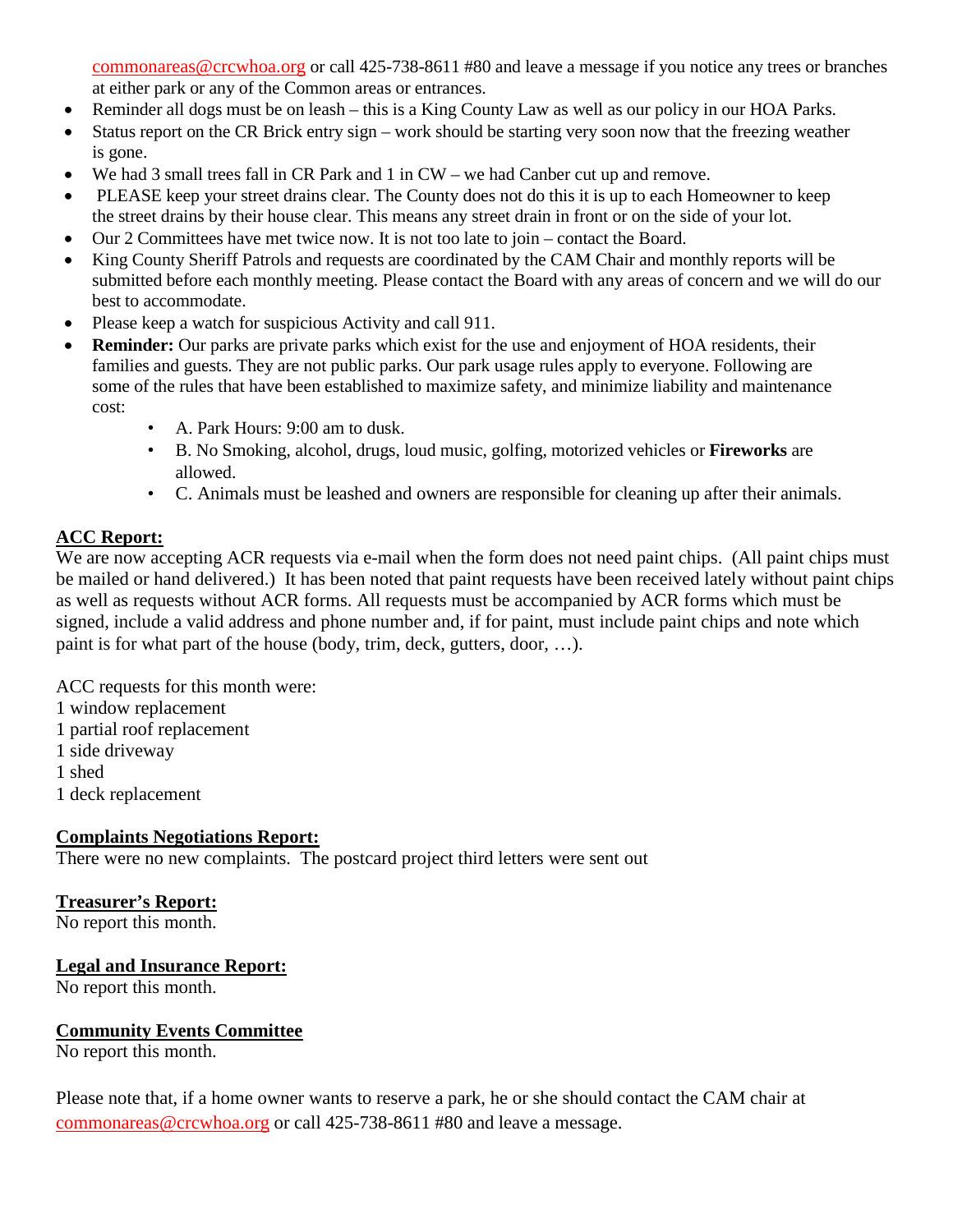## **Cul-de-Sac Committee**

No report this month.

**Web Site:** No report this month.

## **Capital Improvement Committee:**

Please contact the Board if you have any ideas for Capital Improvements.

## **Nominating Committee**

No report this month.

## **Old Business:**

We talked about the postcard project, due to start in April. Volunteers are still needed. Board members need to review the letter to be sent to homeowners.

## **New Business:**

There was no new business this month.

If you would like to give us your email address in order to be added to our email announcements please send your info to [bookkeeper@crcwhoa.org.](mailto:bookkeeper@crcwhoa.org) No one will see your email and we will not give it to anyone.

Roles for the 2016 HOA Board Members

| George McGill       | President / Common Areas Chair / Cul-de-sac Chair |
|---------------------|---------------------------------------------------|
| Dan Nelson          | Vice President / Treasurer                        |
| Catherine George    | Reporting Secretary / ACC Chair / Web Master      |
| Alicia Follette     | Complaints                                        |
| Carol Nyseth        | Member at Large                                   |
| <b>Holly Jensen</b> | <b>Community Events Committee Chair</b>           |
| *Don Nelson         | Legal and Insurance                               |
|                     | * Volunteer, not a Board Member                   |

**Special Topics:** Visit our Website and contact the HOA via Email at:

Web – [www.crcwhoa.org](http://www.crcwhoa.org/) Facebook - Candlewood Ridge/Carriagewood HOA Email – [president@crcwhoa.org](mailto:president@crcwhoa.org) [info@crcwhoa.org](mailto:info@crcwhoa.org) [architecture@crcwhoa.org](mailto:architecture@crcwhoa.org) If you would like to give us your email address in order to be added to our email announcements please send your info to [bookkeeper@crcwhoa.org.](mailto:bookkeeper@crcwhoa.org) Please visit us on Facebook also.

## **Executive session:**

There was no session this month.

A motion was made to adjourn the main meeting at 8:27pm.

## **Next Board Meetings:**

- March  $21<sup>st</sup>$ , 2017
- April  $18^{th}$ , 2017
- May  $16^{th}$ , 2017
- June  $20^{th}$ , 2017